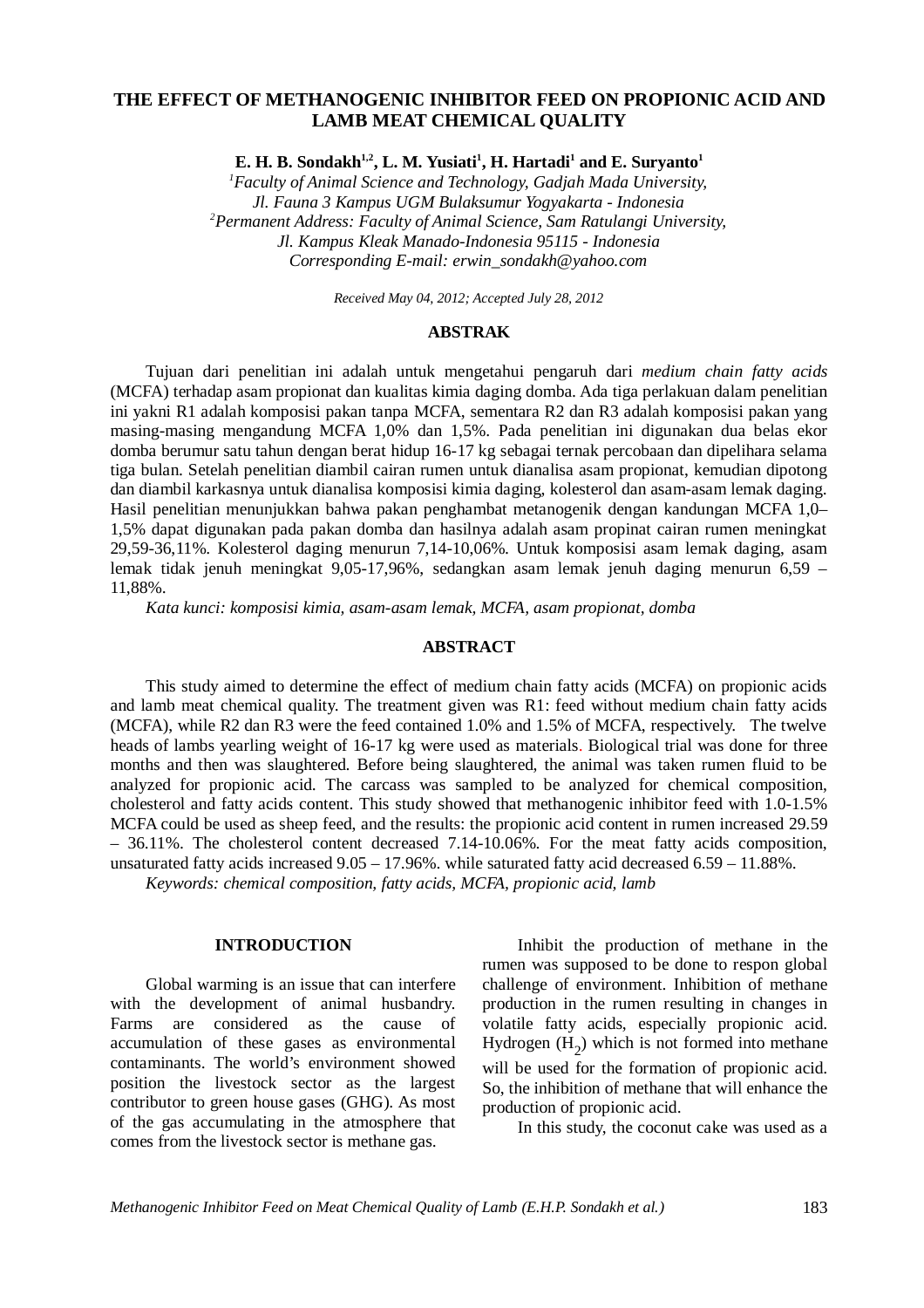source of medium chain fatty acid (MCFA) which can inhibit the production of methane, resulting in the increase of propionic acid production. In chemical process, propionic acid could minimize rumen biohydrogenation, making unsaturated fatty acid lead to small intestine without experiencing process of rumen hydrogenation (Marmer *et al*., 1985; Gilka *et al*., 1989). Meat quality is also influenced by the availability of sufficient propionic acid, the sufficient propionic acid content cause unsaturated fatty acid content in meat increases.

The objectives of this study were to evaluate the effect of medium chain fatty acids (MCFA) on propionic acid and the lamb meat chemical quality.

### **MATERIALS AND METHODS**

The animals used were twelve heads of male yearling lamb having body weight of 16-17 kg that were divided into the groups and reraed in individual cages equipped with place for feed and drink.

Three treatments used in this experiment were, R1: elephant grass 60%, soy bean cake 23%, rice bran 17%, without coconut cake; R2 : elephant grass 60%, soy bean cake 20%, rice bran 6% and coconut cake 14%; R3: elephant grass 60%, soy bean cake 17%, rice bran 2% and coconut cake 21%. The feed of treatment containing MCFA 0%, 1.0% and 1.5% in a row for R1, R2 and R3. This research was done with four replications.

The treatment and nutrient composition are presented in Table 1. Biological trial was done in 3 months. After feeding treatment for three months, rumen fluid was taken for analysis of propionic acid content (Doreau *et al*., 1993), and then the animals were slaughtered. Muscle samples were taken from the L*ongissimus dorsi* for moisture, crude protein, crude fat, cholesterol and fatty acids composition. Moisture was determined by air drying (AOAC, 2005). Crude protein content was calculated by converting the nitrogen content, determined by the Kjeldahl method (6.25 x N) (AOAC, 2005), crude fat by Soxhlet extraction using diethyl ether (AOAC, 2005), cholesterol - using Leibermann and Burchard Method Procedure (Plumer,1988) and meat fatty acids composition (AOAC, 2005).

## **Data Analysis**

Data were analyzed using one-way ANOVA

and differences between average of treatment were continued by Duncan's Multiple Range Test (Steel and Torrie, 1989).

## **RESULTS AND DISCUSSION**

## **Propionic acid**

Rumen propionic levels in the study increased. Feed containing MCFA 1.0 to 1.5% could increase the propionic acid in rumen fluid. The raise of propionate causing methane amount in rumen declined (Christophersen *et al.*, 2008). The linkage between propiogenic and methanogenic in competition is to get hydrogen  $(H<sub>2</sub>)$ . According to Martinko and Madigan (2005), propionic acid is formed from two pathways through the acrylate and succinate. Both of these two pathways in the form of propionic always need hydrogen.

## **The chemical composition of lamb**

The results of research showed that the addition of coconut cake as methanogenic suppressing agent in the diet were not significantly different on moisture content of meat (Table 2). The moisture in this research varied at 71.92-72.95%. Soeparno (2005) reported that the moisture in meat was 68-75%, meanwhile Lawrie (1979) also stated that meat moisture ranged 68- 80%. Differences in moisture content could be influenced by environmental and genetic factors (Berg and Butterfield, 1976). Several authors had mentioned that moisture had an inverse relationship on the fat content of meat (Sheridan *et al*., 2003; Lee *et al*., 2008; Santos *et al*., 2008; Madrugan *et al*., 2005).

The results of research showed that the addition of coconut cake as methanogenic suppressing agent in the diet did not affect on crude protein of meat (Table 2). The crude protein content in this research (R1, R2 and R3) was similar. The crude protein content of meat in this research varied at 20.84-21.33%. Crude protein levels were still within the range as reported by Soeparno (2005) that crude protein content of lamb varied at 16-22%. Meanwhile, Geay *et al*. (2001) stated that protein of meat ranged at 17- 22%. No difference on crude protein of lamb given methanogenic inhibitor feed caused due to similar growth. According to Sherdian *et al*. (2003) the difference in energy level did not affect the protein content of meat.

The results of research indicated that feed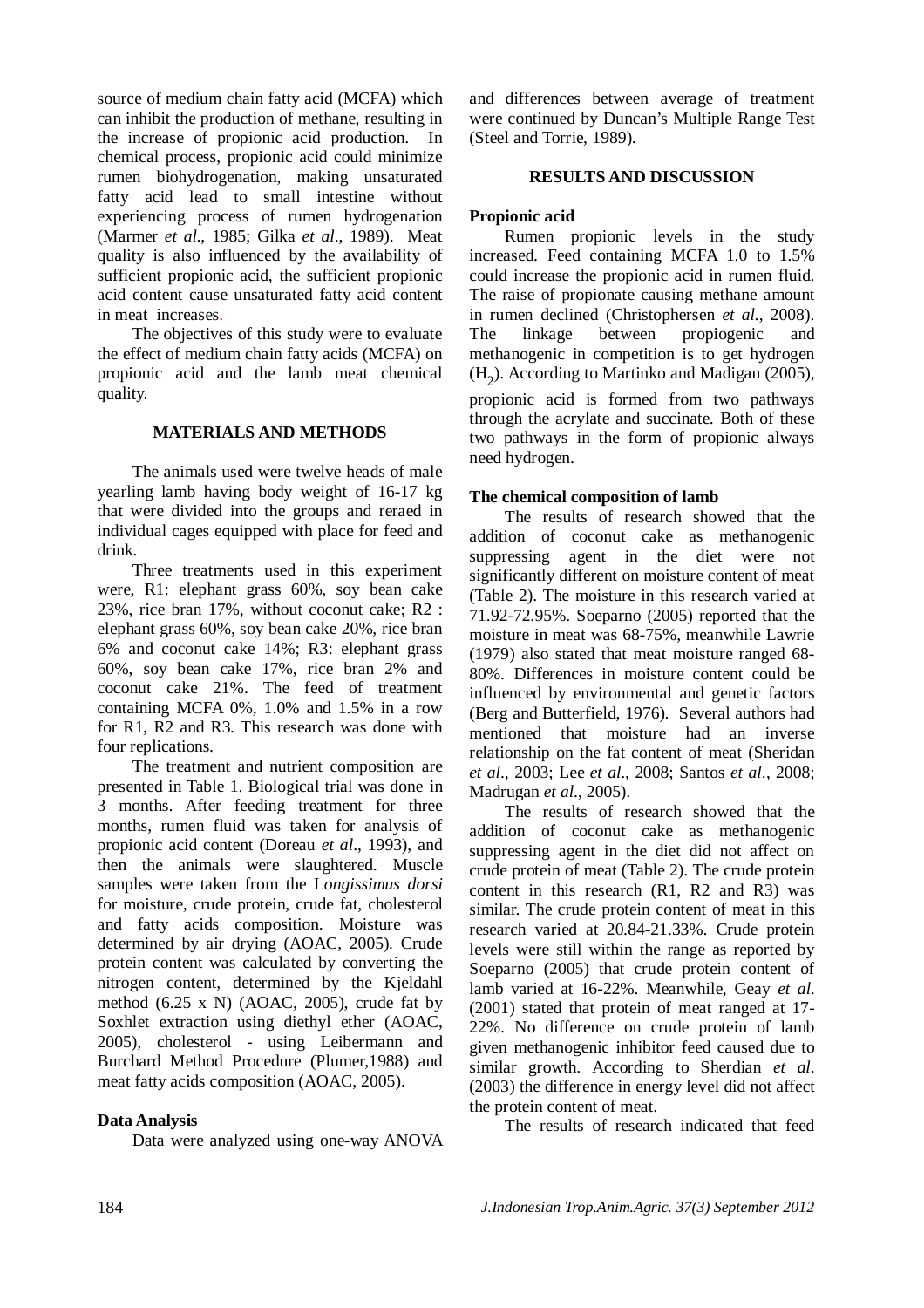| <b>Nutrient Composition</b> | Treatments                         |                        |                |
|-----------------------------|------------------------------------|------------------------|----------------|
|                             | No Methanogenic<br>Inhibitor<br>R1 | Methanogenic Inhibitor |                |
|                             |                                    | R <sub>2</sub>         | R <sub>3</sub> |
| Elephant grass (%)          | 60.00                              | 60.00                  | 60.00          |
| Rice bran $(\%)$            | 17.00                              | 6.00                   | 2.00           |
| Soybean cake (%)            | 23.00                              | 20.00                  | 17.00          |
| Coconut cake $(\%)$         | 0.00                               | 14.00                  | 21.00          |
| Crude Protein (%)           | 17.08                              | 17.28                  | 17.01          |
| Crude Fat (%)               | 5.93                               | 5.07                   | 5.27           |
| Crude Fiber (%)             | 23.27                              | 23.29                  | 23.41          |
| Nitrogen Free Extract (%)   | 36.10                              | 36.11                  | 37.04          |
| Ash $(\%)$                  | 10.46                              | 9.84                   | 9.96           |
| MCFA in feed $(\% )$        | 0.00                               | 1.00                   | 1.50           |

#### Table 1. Composition of Experimental Rations

Table 2. Propionic Acid and pH in Rumen Fluid of Lamb Obtained Methanogenic Inhibitor Feed

|                            | <b>Treatments</b> |                 |                 |
|----------------------------|-------------------|-----------------|-----------------|
| Variable                   | R1                | R <sub>2</sub>  | R3              |
| Propionic acid $(\mu$ mol) | $2.07 + 0.36^a$   | $2.94 + 0.23^b$ | $3.24 + 0.39^b$ |
| pН                         | $6.82+0.07$       | $6.76 + 0.07$   | $6.73 + 0.06$   |

Different superscript at the same row indicate differ significantly  $(P < 0.05)$ 

treatment using coconut cake of MCFA source as methanogenic inhibitive agent did not affect meat fat content. In this study, fat level of meat varied at 5.12-5.22%. These results are still in range of meat fat content according to Forest *et al*. (1975) that was 1.5-13%. Differences in lipid levels could be caused by the variations in growth patterns of carcass that consisted of bone, muscle and fat, besides it was also influenced by other factors such as genotype and physiological status of livestock (Soeparno, 2005). In general, reduction in muscular activity would increase fat deposition in muscular tissue, whereas intramuscular fat was widely affected by heredity factors (Forest *et al*., 1975).

The meat cholesterol levels decreased when the feeding was supplemented by MCFA. Meat cholesterol content in treatment R1 was found sufficiently higher than treatment R2 and R3. There was reduction approximately 7.14% when feed was given with coconut cake with 1.0% of MCFA content than without coconut cake. It indicated that feed containing coconut cake as much as 14% could reduce cholesterol content of lamb. In rumen digestion, MCFA content of coconut cake played a vital role in reducing methane production (Machmuler *et al*., 2006), affecting increase of propionate acid production. According to Duckett *et al*. (1992), propionic acid did not affect total fat and crude fat, but it could reduce cholesterol level. Furthermore, Duckett *et al*. (1992) stated that about 27 carbon chains of cholesterol were derived from acetate acid. Propionic could reduce acetate availability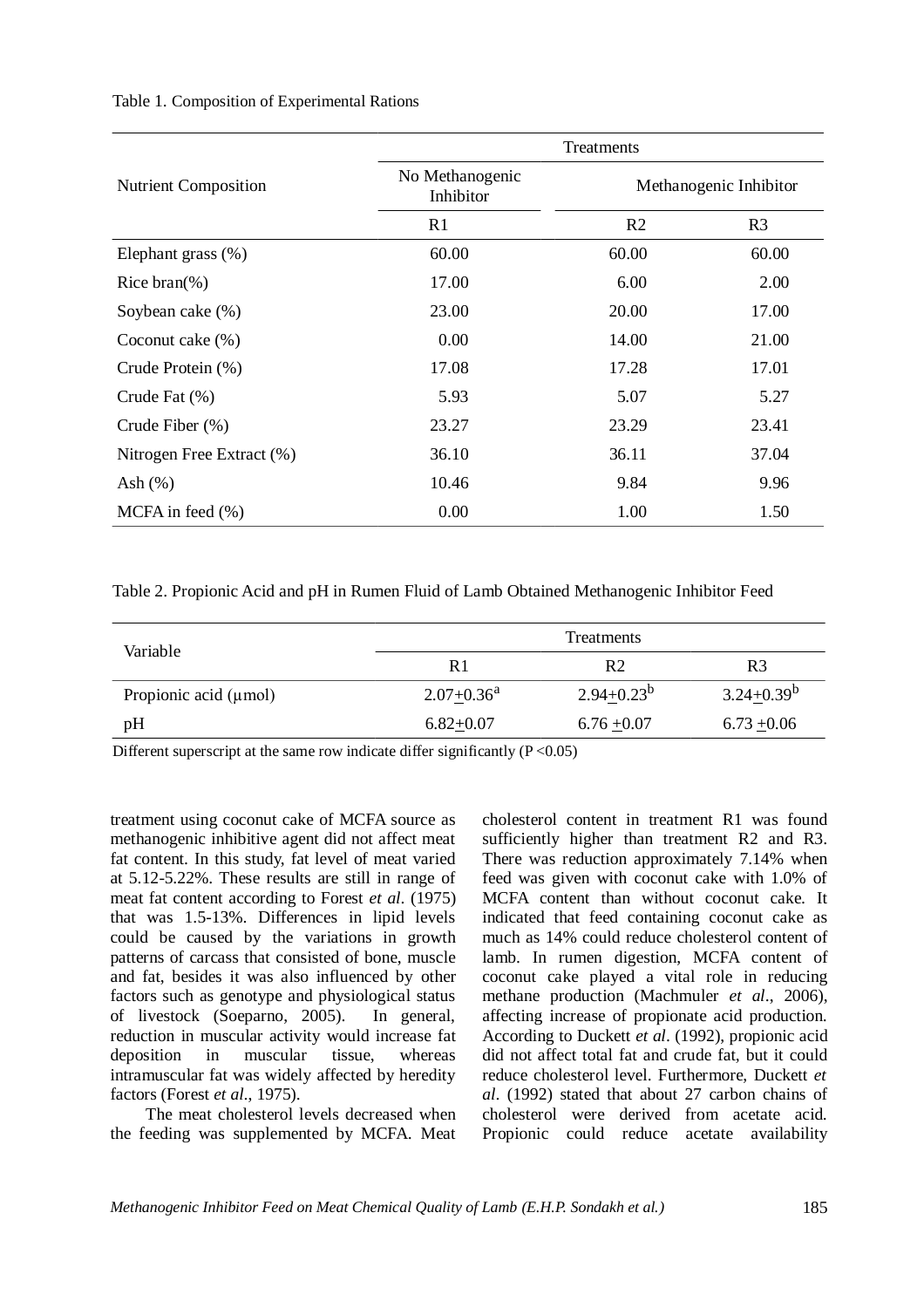| Variable                | <b>Treatments</b>             |                    |                    |
|-------------------------|-------------------------------|--------------------|--------------------|
|                         | R <sub>1</sub>                | R <sub>2</sub>     | R3                 |
| Moisture $(\%)$         | $71.92 \pm 0.38$              | $72.60 \pm 0.09$   | $72.95 \pm 0.42$   |
| Crude Protein (%)       | $21.06\pm0.83$                | $21.33 \pm 0.25$   | $20.84 \pm 0.52$   |
| Crude Fat (%)           | $5.22 \pm 0.49$               | $5.18 \pm 0.63$    | $5.12 \pm 0.32$    |
| Cholesterol $(mg/100g)$ | $77.00 \pm 3.90^{\mathrm{a}}$ | $71.50 \pm 2.60^b$ | $69.25 \pm 3.30^b$ |

## Table 3. Chemical Composition of Sheep Meat

Mean with different superscripts at the same row indicate differ significantly  $(P < 0.05)$ 

| Fatty Acid (%)  | Treatments                    |                               |                               |
|-----------------|-------------------------------|-------------------------------|-------------------------------|
|                 | R1                            | R <sub>2</sub>                | R <sub>3</sub>                |
| $C-14$          | $2.78 \pm 0.57$               | $2.42 \pm 0.61$               | $2.36 \pm 0.20$               |
| $C-16$          | 15.04±0.32                    | 14.13±0.64                    | 14.35±0.56                    |
| $C-16(1)$       | $1.84 \pm 0.42$               | $1.83 \pm 0.15$               | $1.09 \pm 0.70$               |
| $C-18$          | $12.12 \pm 0.81$ <sup>a</sup> | $11.12 \pm 1.26^b$            | $10.29 \pm 0.27$ <sup>c</sup> |
| $C-18(1)$       | $24.23 \pm 1.14^a$            | $27.00 \pm 1.99^b$            | $30.60 \pm 0.62$ <sup>c</sup> |
| $C-18(2)$       | $4.02 \pm 0.20^a$             | $4.16 \pm 0.21^{b}$           | $4.84 \pm 0.19$ <sup>c</sup>  |
| $C-18(3)$       | $0.65 \pm 0.21$ <sup>a</sup>  | $0.79 \pm 0.33^b$             | $0.94 \pm 0.21$ <sup>c</sup>  |
| $C-22$          | $0.60 \pm 0.29$               | $0.66 \pm 0.14$               | $0.80 \pm 0.38$               |
| $C-24$          | $2.33 \pm 0.37$               | $2.41 \pm 0.41$               | $1.65 \pm 0.91$               |
| <b>SAFA</b>     | $32.89 \pm 0.81$ <sup>a</sup> | $30.76 \pm 1.74$ <sup>b</sup> | $28.98 \pm 0.67$ <sup>c</sup> |
| <b>MUFA</b>     | $26.07 \pm 1.26^a$            | $28.84 \pm 2.12^b$            | $31.69 \pm 0.93$ <sup>c</sup> |
| <b>PUFA</b>     | $4.31 \pm 0.37$ <sup>a</sup>  | $4.96 \pm 0.45^b$             | $5.78 \pm 0.22$ <sup>c</sup>  |
| <b>UFA</b>      | $30.44 \pm 1.32$ <sup>a</sup> | $33.80 \pm 2.43^b$            | $37.47 \pm 1.15$ <sup>c</sup> |
| <b>SAFA:UFA</b> | $1.08 \pm 0.06^a$             | $0.91 \pm 0.09^b$             | $0.79 \pm 0.02$ <sup>c</sup>  |

Table 4. Fatty Acids Content of Lamb

Mean with different superscript at the same row differ significantly  $(P < 0.05)$ .

 $C-12$  = lauric acid;  $C-14$  = miristic acid;  $C-16$  = palmitic acid;  $C-16(1)$  = palmitoleic acid; C 18 = stearic acid;

C-18 (1)= oleic acid; C-18(2)= linoleic acid; C-18(3)= alpha-linolenic acid; C-22 = behenic acid.;

C-24 = lignoceric acid; SAFA= saturated fatty acid; MUFA= mono unsaturated fatty acid; PUFA=polyunsaturated fatty acid; UFA=unsaturated fatty acid

making cholesterol synthesis inhibited. According to Odle (1997) stated that MCFA had high soluble force and lower digestion enzyme need, making it easy to enter liver through venous without passing through lymph circulation and quickly burnt to be energy. It caused increasing of metabolism in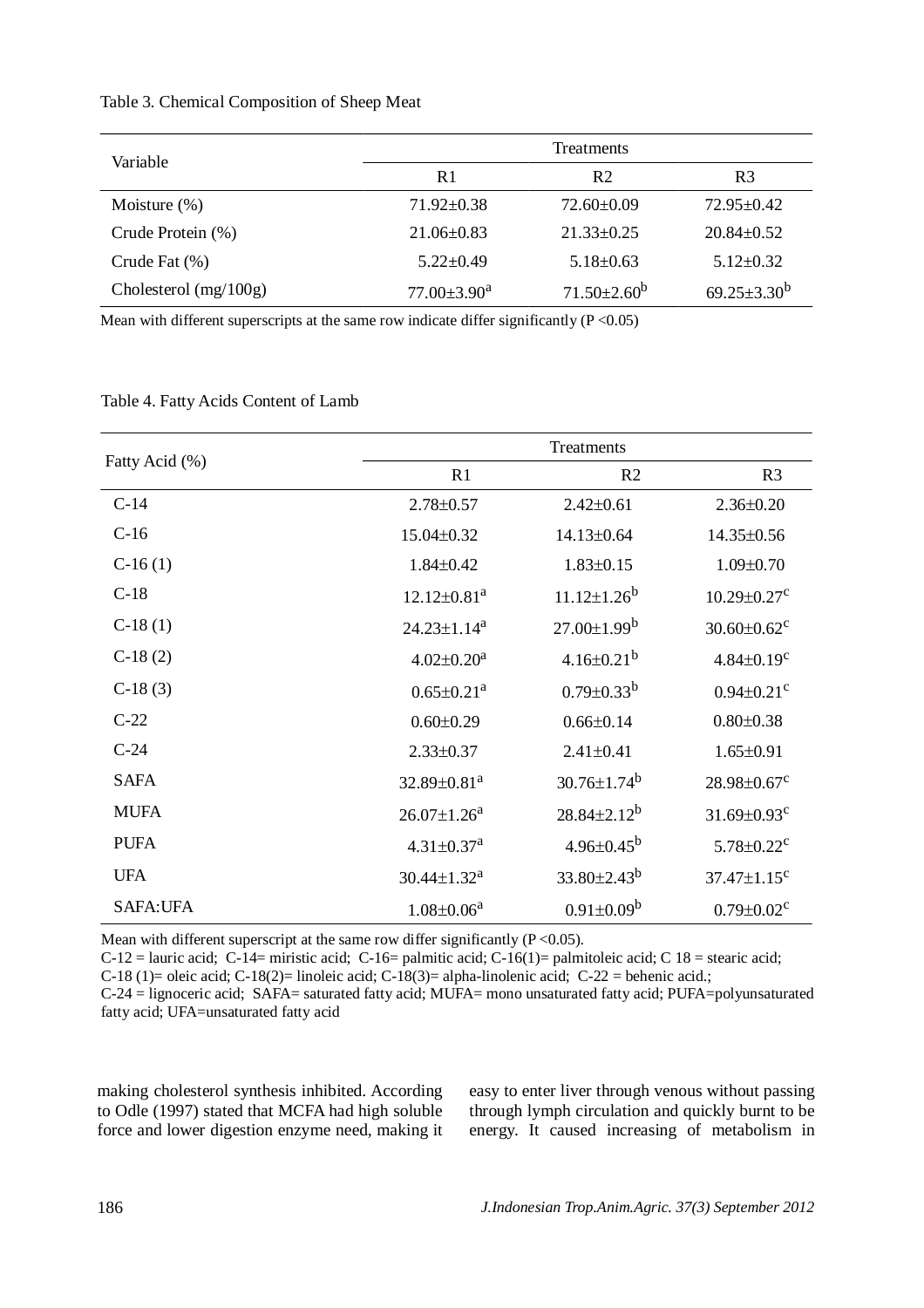*Methanogenic Inhibitor Feed on Meat Chemical Quality of Lamb (E.H.P. Sondakh et al.)* 187

body so that fatty acids not deposited in body and not changed into cholesterol.

## **The Fatty Acid Content of Lamb Meat**

Composition of the fatty acid content of meat is presented in Table 3. Differences in fatty acids occurred in stearic acid (C-18). There was reduction of stearic acid content when animal consumed medium chain fatty acid (MCFA). Stearic acid level reduced in giving 1% of MCFA in feed, then reduced again when feed increased MCFA content. Change in fatty acids also occured in C-18 unsaturated fatty acids for both MUFA and PUFA. Giving 1% of MCFA increased oleic, linoleic and linolenic acids, and after adding 1.5% of MCFA, more increase. The content of SAFA in lamb was reduction when the animals consumed 1%-1.5% of MCFA. Similarly, MUFA and PUFA were change in content after giving MCFA. Content of MUFA and PUFA was increasing. MCFA could increase composition of meat fatty acids especially MUFA and PUFA. Ratio between saturated fatty acids and unsaturated fatty acids showed significant difference. Feed containing 1- 1.5% of MCFA produced more meats containing unsaturated fatty acids (MUFA/PUFA). Whereas treatment of feed which did not contain MCFA produced meats widely containing saturated fatty acids (SAFA).

The increase of meat unsaturated fatty acid content caused by feed treatment (R2 and R3) contains MCFA. Therefore, when MCFA is consumed, propionic acid increased (Tabel 2). The propionic acid played of role on the quality of meat produced. According to Marmer *et al*. (1985), propionic suppressed rumen biohydrogenase causing unsaturated fatty acids was not degradated in rumen and the unsaturated fatty acids went into the small intestine. The presence of propionic in the rumen not only inhibit the biohydrogenase process in rumen, but also increased the odd-chain fatty acids of intramuscular fat (Duckett *et al.,* 1993).

#### **CONCLUSION**

Methanogenic inhibitor feed with 1.0-1.5% MCFAcan be used as feed for sheep, and the results showed that the propionic acid content in rumen increased at range of 29.59-36.11%. The cholesterol content decreased at range of 7.14- 10.06%. For the meat fatty acids composition, unsaturated fatty acids increased at range of 9.05- 17.96%, while saturated fatty acid decreased at range of 6.59-11.88%.

#### **REFERENCES**

- AOAC. 2005. Office Methods of Analysis. 15th ed. Association of Office Analytical Chemists, Arlington, VA.
- Berg, R.T. and R.M. Butterfield, 1976. New Conceps of Cattle Growth. Sydney University Press, Sydney
- Christophersen, C.T., A.D.G. Wright and P.E. Vercoe. 2008. In vitro methane emission and acetate:propionate ratio are decreased when artificial stimulation of the rumen wall is combined with increasing grain diets in sheep. J. Anim. Sci*.* 86:384-389
- Ducket, S.K., L.D. Yates, D.G. Wagner, H.G. Dolezal, M.T. Vankoevering and D.R. Gill. 1992. Effect of laidlomycin propionate on the on the lipid and cholesterol content of beef rib steaks. J. Okla Agr. Exp.Sta.Res.Rep.MP-136:23-26
- Ducket, S.K., L.D. Yates, D.G. Wagner, H.G. Dolezal, M.T. Vankoevering and D.R. Gill. 1993. Effect of laidlomycin propionate on the fatty acid composition of beef ribeye steaks. J. Anim Sci. p.60-63
- Forest, J.C., E.B. Aberle, H.B. Hendrick, M.D. Judge and R.A. Merkel. 1975. Principles of Meat Science. W.H. Freeman and Co., San Fransisco.
- Geay, Y., D. Bauchart, J. F. Hocquette and J. Culioli. 2001. Effect of nutritional factors on biochemical, structural and metabolic characteristics of muscles in ruminants, consequences on dietetic value and sensorial qualities of meat. Reprod. Nutr. Dev. 41:1- 26.
- Gilka, J., P. Jelinek, B. Jankova, P. Knesel and J. Mašeket. 1989. Amino acid composition of meat, fatty acid composition of fat and content of some chemical elements in the tissues of male lambs fed monensin or lasalocid. Meat Sci. 25:273- 280
- Lawrie, R.A. 1979. Meat Science. 2nd ed. Pergamon. Press. Sydney
- Lee, J. H., B. Kouakou and G. Kannan. 2008. Chemical composition and quality characteristics of chevon from goats fed three different post-weaning diets. Small Rumin. Res. 75: 177-184.
- Madruga, M. S., N. Narain, T. F. Duarte, W. H. de Sousa, M. S. Galvão, M. G. G. Cunha and J. L. F. Ramos. 2005. Chemical and sensorial